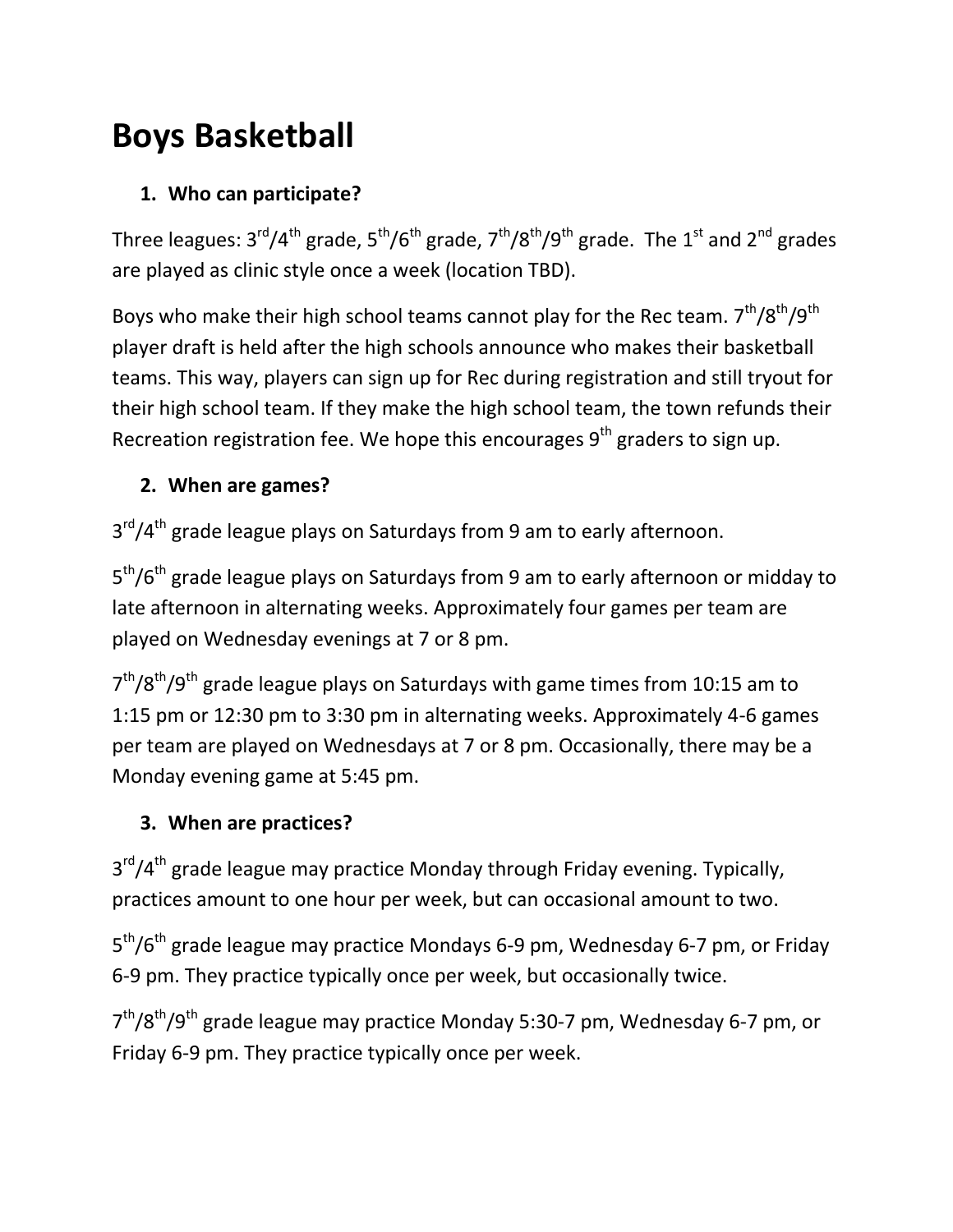# **4. Where do games/practices occur?**

3<sup>rd</sup>/4<sup>th</sup> grade league plays at Hewitt School.

5<sup>th</sup>/6<sup>th</sup> grade league plays at Cooper School.

7<sup>th</sup>/8<sup>th</sup>/9<sup>th</sup> grade league plays at Ryerson School.

# **5. When is the season?**

3<sup>rd</sup>/4<sup>th</sup> grade league: Player evaluations for team placement are completed by the Boys Basketball Board in mid to late November. Practice begins early December. Games are played the first Saturday in January through the third Saturday in March.

5<sup>th</sup>/6<sup>th</sup> grade league: Player scrimmages are played in mid to late November for coaches to evaluate the players in preparation for the player draft. The player draft is in early December and practices begin immediately after. Games are played the first Saturday in January through the third Saturday in March.

7<sup>th</sup>/8<sup>th</sup>/9<sup>th</sup> Player scrimmages are played in mid to late November for coaches to evaluate the players in preparation for the player draft. The player draft is in early December, after the high schools have selected their teams and practices begin immediately after. Games are played the first Saturday in January through the last week of March.

### **6. What equipment is needed?**

 $3<sup>rd</sup>/4<sup>th</sup>$  grade league uses a 28.5 basketball. The remaining two leagues use the standard regulation men's basketball. All equipment is provided.

Sneakers and shorts are expected for games.

# **7. What else do I need to know?**

3<sup>rd</sup>/4<sup>th</sup> grade league plays 10 games. It is an instructional league. Therefore, while game score is kept during the game, it is not recorded by the Board and there are no playoffs.